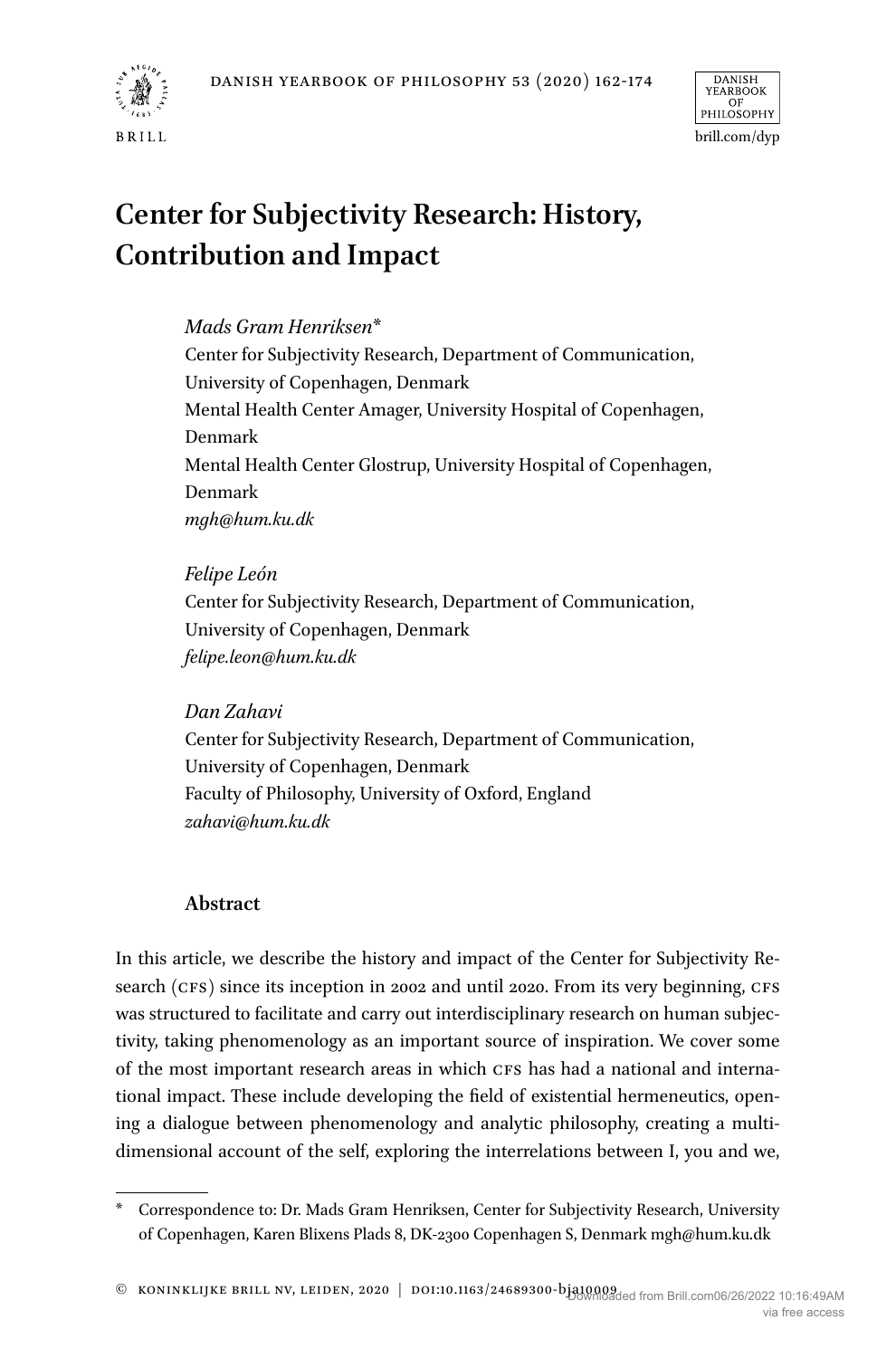and conceptualizing and assessing self-disorders in schizophrenia spectrum disorders. Over the years, research at CFS has demonstrated the vitality of the phenomenological tradition, and shown how phenomenology can contribute to contemporary theoretical and scientific debates.

## **Keywords**

Center for Subjectivity Research – phenomenology – analytic philosophy – hermeneutics – selfhood – sociality – psychiatry – schizophrenia

## **1 Introduction**

In 2001, Dan Zahavi (Professor of Philosophy), Josef Parnas (Professor of Psychiatry), and Arne Grøn (Professor of Ethics and Philosophy of Religion) submitted an application to the Danish National Research Foundation concerning the formation of an interdisciplinary and cross-faculty center for research into human subjectivity. The application was successful and in March 2002 the Center for Subjectivity Research (CFS) was established at the University of Copenhagen. But why that name, why call it Center for *Subjectivity* Research? The concept of subjectivity is a concept with a long and complex history in Western thought. Since Descartes, and in particularly since Kant, subjectivity has been a persistent concern to many philosophers working within the German and French traditions. In the period from Kant to Hegel, sometimes labelled as the reign of the philosophy of subjectivity ([Bayne et al., 2009](#page-10-0), 618), subjectivity was even considered to constitute if not the most, then at least one of the most important themes and principles of philosophy. In 20<sup>th</sup> century philosophy, this theoretical orientation probably found its most significant continuation in phenomenology. By letting a seemingly outdated concept like subjectivity figure in the name of CFS, the co-founders intended to signal their conviction that if we ignore traditional resources, we might not only risk reinventing the wheel but also miss out on crucial insights of relevance to contemporary theoretical and scientific discussions.

From the outset, CFS was structured to facilitate and carry out interdisciplinary research on subjectivity. CFS sought to open a dialogue not only between different traditions within the humanities and theology, but also between philosophy and the empirical sciences. Indeed, research at CFS was consistently driven by the convictions that the complexity of the study object, viz. human subjectivity, requires the adoption of conceptual and methodological pluralism, and that such an eclectic approach is precisely and acutely what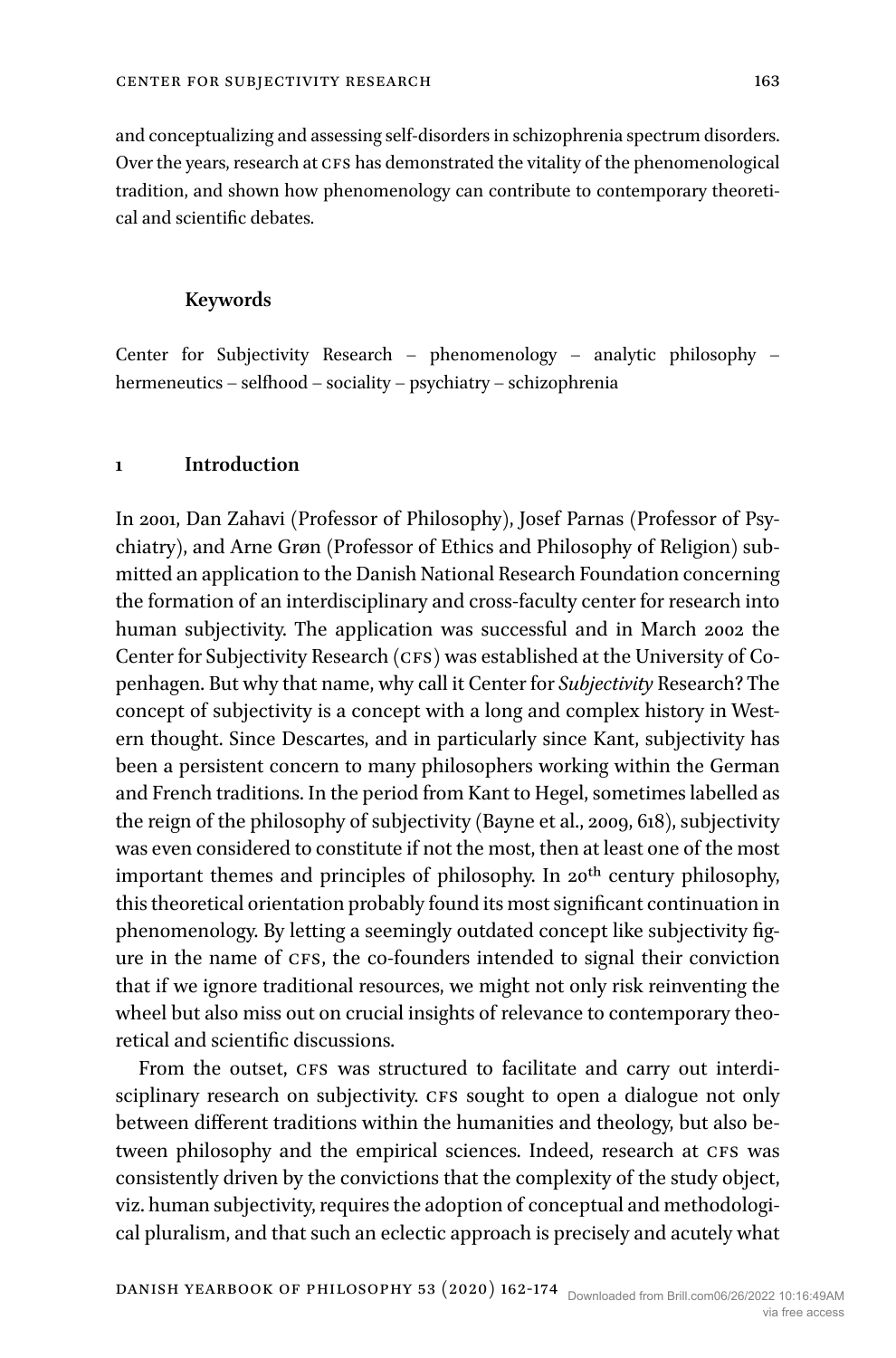has been missing in much of the contemporary debate. Since the inception of cFs, phenomenological thinking has been a structuring and guiding force, opening dialogues between traditions and disciplines. The phenomenological motto 'To the things themselves' calls for us to let our experience guide our theories. In other words, one way in which phenomenology enriches the theoretical efforts of other disciplines is by requiring that we pay close attention to how investigated objects appear to us in experience, so that we may then use these insights to inform our theoretical approach to these very objects. Crucially, the route that CFS has followed has not been a one-way street where phenomenological theorizing has simply offered analyses and conceptual resources to other disciplines. Empirical sciences have also provided concrete findings that phenomenological theorizing has engaged with, as well as evidence forcing a revision or refinement of basic phenomenological analyses. Ideal interdisciplinary research is very much a two-way street of mutual enlightenment.

Over the years, CFS members have worked on a number of different topics including intentionality, imagination, empathy, action, perception, embodiment, naturalism, self-consciousness, self-disorders, schizophrenia, autism, normativity, ethics, anxiety and trust. They have engaged with the work of a number of classical thinkers including Kant, Hegel, Kierkegaard, Schleiermacher, Brentano, Husserl, Heidegger, Schutz, Levinas, Wittgenstein, Merleau-Ponty, and Ricoeur. They have collaborated and co-authored pieces with psychiatrists, neuroscientists, anthropologists, theologians, developmental psychologists, clinical psychologists, cognitive scientists, nurses, semioticians and Buddhist scholars. In addition, CFS has along with the University of Memphis been the home of the journal *Phenomenology and the Cognitive Sciences*.

In the following, we present some of the core research areas in which CFS has made substantial contributions to contemporary research. In section 2, we focus on contributions that broadly fall within the categories of existential hermeneutics, phenomenology, analytic philosophy, and interdisciplinary research on sociality. In section 3, we present one of the cornerstones of crossfaculty research at CFS, namely the collaboration between philosophy and psychiatry.

# **2 Existential Hermeneutics, Phenomenology, Analytic Philosophy, and Interdisciplinary Research on Sociality**

The dialogue between different philosophical traditions has played a central role in the research activities of CFS since its very beginning and has profoundly shaped its research ethos. One branch of the center's research, led by Arne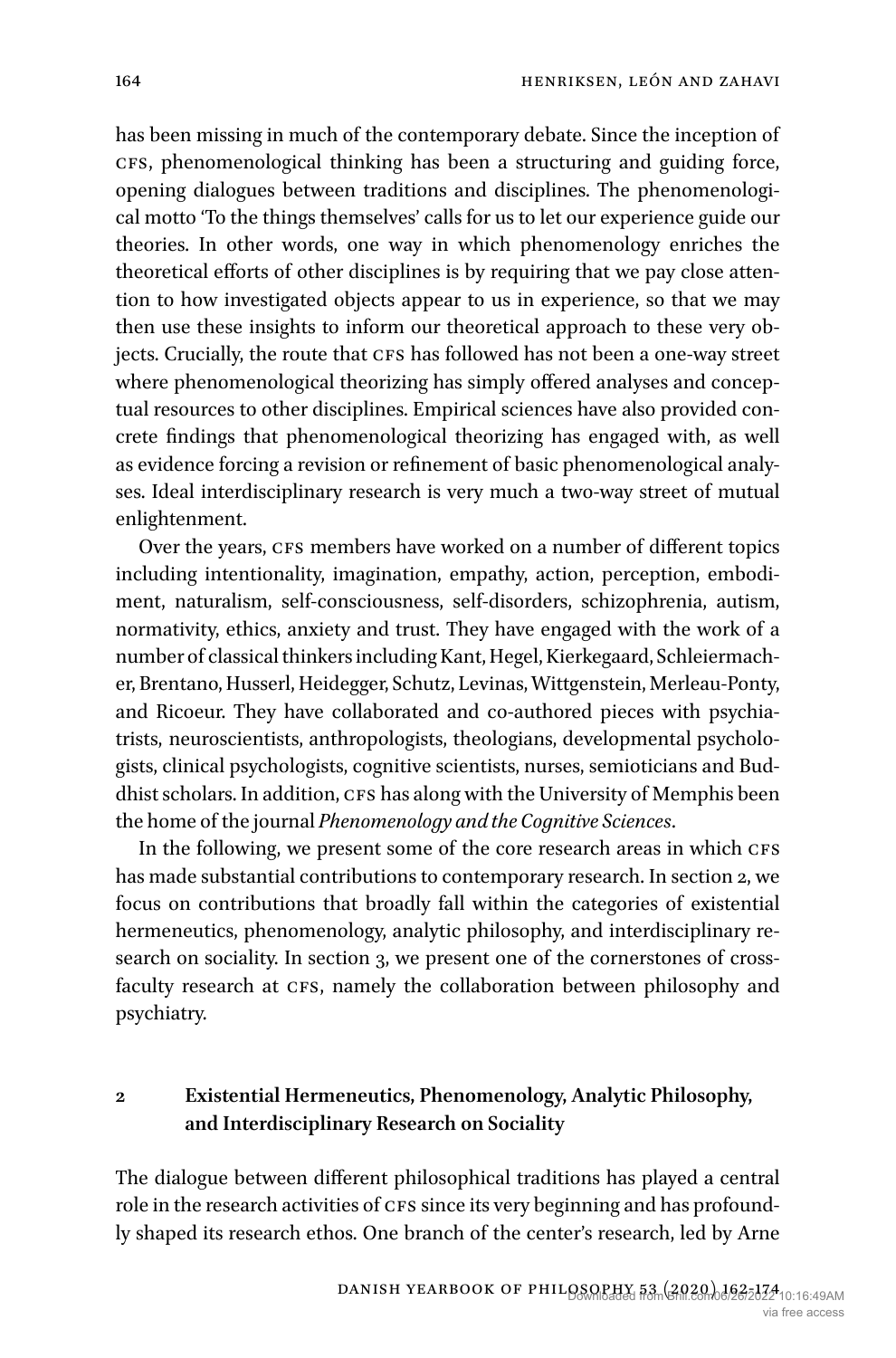Grøn, can be subsumed under the heading of existential hermeneutics. Drawing on resources from German idealism, Kierkegaard's philosophy, Heidegger's and Ricoeur's hermeneutics, and Theunissen's philosophy, Grøn developed an existential form of hermeneutics, addressing problems of human existence such as identity, freedom, time, history, normativity, and trust (e.g., [Grøn 2002,](#page-10-1)  [2004, 2013\)](#page-10-1). Grøn's existential hermeneutics does not provide normative guidelines on how to live one's life but seeks instead to articulate the structures of individual human existence [\(Hansen et al. 2019,](#page-10-2) 10). Grøn was thereby reasserting and developing the classical idea that the existing subject or self is not simply or automatically itself but has to continuously become itself. From this perspective, to exist is fundamentally to relate to oneself, as Kierkegaard famously put it, and the ways in which one relates to oneself are decisive for who one takes oneself to be. Yet, one's self-understanding, Grøn emphasized, is not somehow self-enclosed or self-sufficient, untouched by one's interactions with others and with symbolic, cultural objects in the shared world. Furthermore, it is a characteristic feature of human self-understanding that it can break down, and that one can thereby become alienated from oneself. In his analyses of the breakdowns of self-understanding, Grøn argued that experiences of selfalienation, though obviously distressing, entail a unique potential for acquiring an enriched and more nuanced self-understanding. Investigating the closeknit relationship between self-understanding and self-alienation in the context of the human self-relation has been central to this branch of research at cfs (e.g., [Michaelsen et al. 2019](#page-11-0)).

Two other traditions that have had a prominent role in the research agenda of CFS are classical phenomenology and analytic philosophy. In spite of counting as two of the most influential traditions of the 20<sup>th</sup> century, the relationship between them has not been always characterized by fruitful exchange and cross-fertilization. In fact, most of the time it has ranged from disregard to outright hostility. This is surprising, though, not only because of the presence of common themes in the work of founding figures of both traditions —consider Frege's and Husserl's critique of psychologism—but also because recent developments have led an increasing number of analytic philosophers to engage with topics such as phenomenal consciousness and embodiment that have been extensively analyzed in the phenomenological tradition. Before elaborating on these points, it is worth highlighting that CFS has contributed to the dialogue between phenomenology and other philosophical traditions by developing in the first place an inclusive conception of phenomenology. Like all traditions, phenomenology is one that encompasses many differences. But appreciation of these differences should not lead one to endorse the once influential view that post-Husserlian phenomenologists distanced themselves to such an extent from the work of the founder, that any systematic continuities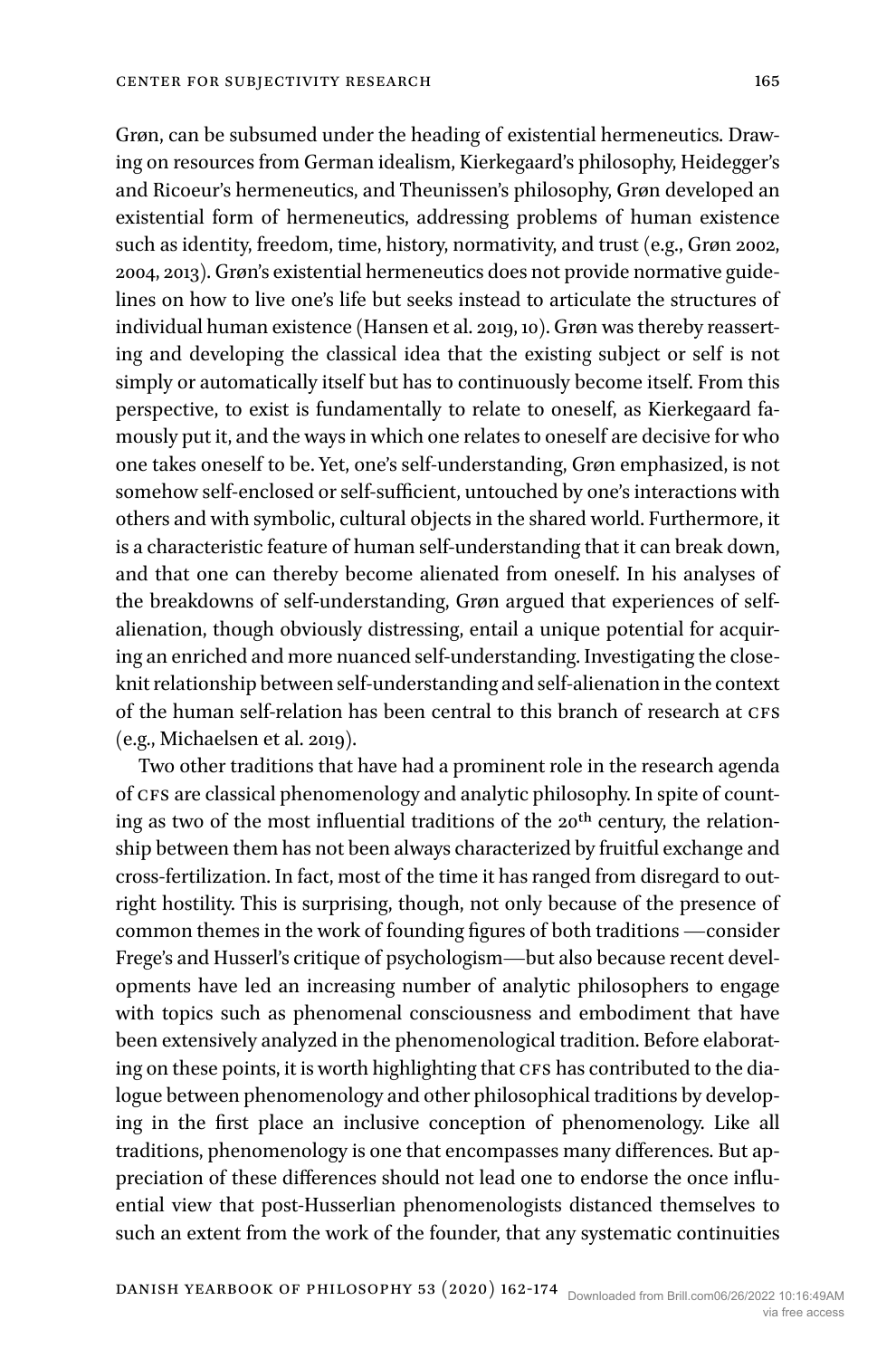with Husserl's work were thereby erased. To a large extent, this misinterpretation hinged on a very impoverished interpretation of Husserl's phenomenological philosophy, an interpretation that has been decisively challenged in the last two decades [\(Zahavi, 1996, 2003, 2017](#page-12-0)).

If we now turn to some of the themes on which phenomenology and analytic philosophy have remarkably converging interests, and that have been at the forefront of research at CFS for many years, we can start by considering the increasing interest within analytic circles in the first-personal or experiential dimension of consciousness. After a long period of neo-behaviorist functionalism, and in the wake of contributions by philosophers like [Nagel \(1974](#page-11-1)), [Searle](#page-12-1)  [\(1983\)](#page-12-1) and [Strawson \(1994\)](#page-12-2), it has become evident to most analytic philosophers working on consciousness that a satisfying account of consciousness cannot make do with a merely functional analysis of intentional behavior. Even advocates of a strong reductionistic approach to consciousness now recognize that a plausible theory of consciousness must be phenomenologically adequate, and that subjectivity and experience are topics of philosophical importance in this regard. Until recently, however, very few analytic philosophers had taken the trouble to engage with the resources to be found in phenomenology. Typically, they have done what Searle and Nagel did, that is they have tried to start from scratch. Rather than making use of results already obtained, they attempted to analyze the experiential dimension on their own. While there might be something laudable about this endeavor, there is however also a real risk involved: the risk of reinventing sliced bread. In the last years, the situation has changed, and CFS members have played a prominent role in fostering the long overdue dialogue between phenomenology and analytic philosophy ([Zahavi 2005](#page-12-3), [Overgaard 2007](#page-11-2), [Gallagher & Zahavi 2012](#page-10-3)). More and more analytic philosophers of mind have become aware of the rich and refined accounts of consciousness that phenomenology can provide. They have realized that subjectivity always has been a central concern for phenomenologists, and that the latter have devoted much time to a close scrutiny of the first-person perspective, the structures of experience, time-consciousness, body-awareness, self-awareness, intentionality etc., making phenomenologists into obvious interlocutors (see, for example, [Miguens et al. 2016;](#page-11-3) [Romdenh-](#page-12-4)[Romluc 2017\)](#page-12-4).

One important contribution by CFS has been the development of a multidimensional account of selfhood [\(Zahavi 2005, 2014\)](#page-12-3). On this account, the most fundamental aspect of selfhood, also called the minimal or experiential self, is an integral part of phenomenal consciousness, and can indeed be identified with the ubiquitous first-personal character of experience. The second dimension is the self in its relation to and interaction with concrete others,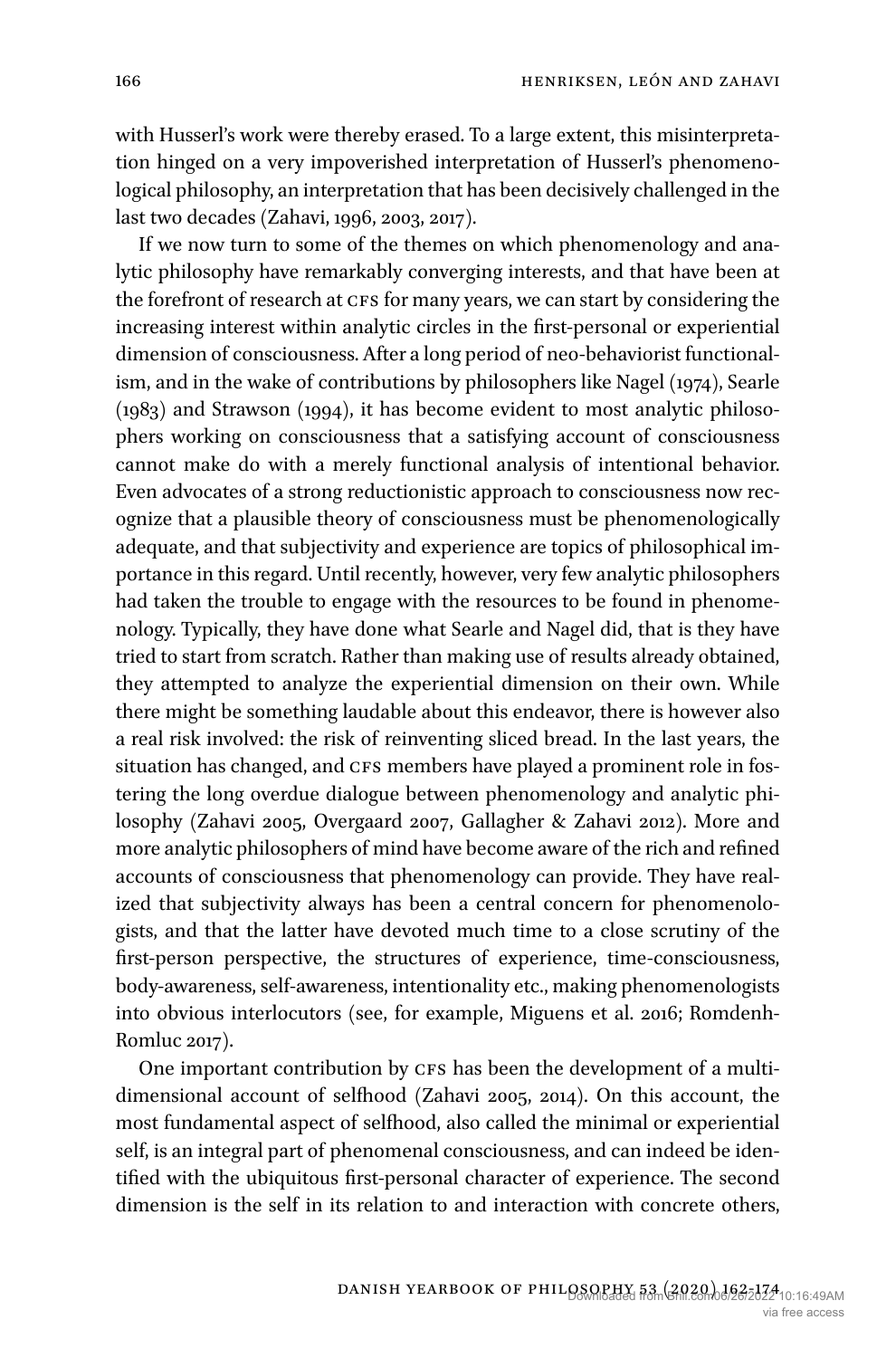which following Neisser can be called "the interpersonal self" ([Neisser, 1988\)](#page-11-4). Moreover, there is also an even more normatively enriched and diachronically extended notion of selfhood, which is dependent on participation in a linguistic community, narratives, shared traditions and values. Examining the interrelations between these dimensions of selfhood has also led to further engagements with the topic of affectivity, and in particular with the emotion of shame. Shame, it has been argued, testifies to an other-mediated form of self-experience, and can help to illuminate the relation between the experiential and the narrative notions of selfhood ([Zahavi, 2012, 2014\)](#page-12-5).

Another area in which there are noticeable intersections between phenomenology and recent developments within analytic philosophy concerns the embodied and embedded nature of the self. Phenomenology is known for its emphasis on the embodied and world-embedded nature of the self. This, in part, is what the famous phrase 'being-in-the-world' is all about. In the last decades, an increasing number of analytic philosophers have distanced themselves from traditional armchair philosophy and abandoned the attempt to capture the basic structures of the mind solely by means a priori conceptual analysis. They have instead engaged extensively with empirical sciences, drawing upon resources found in cognitive science, psychopathology, neuropsychology, and developmental psychology. As a result, they have become more attentive to the interplay between subjectivity, embodiment, and environment, and have reached conclusions on issues such as the bodily roots of selfexperience, the connection between exteroception and proprioception, and the existence of pre-linguistic forms of social interaction, that all bear a striking resemblance to views found within phenomenology ([Bermúdez, 2000](#page-10-4); [Bermúdez et al., 1995\)](#page-10-5).

According to one misconception that used to be influential in some philosophical circles, the phenomenologists' persistent preoccupation with consciousness and subjectivity prevented them from acknowledging and developing compelling analyses of how we understand other people. Research at CFS has thoroughly criticized this misconception. It has shown that phenomenology can be a major interlocutor in debates about social cognition and interpersonal understanding, and that phenomenology's concern with consciousness and the first-person singular perspective, far from precluding a compelling investigation of how we understand others, provides a fruitful platform for a plausible account of intersubjectivity and sociality ([Zahavi, 2014\)](#page-12-6). Two prominent CFS contributions on this front are 1) the exploration of convergences between phenomenological discussions of sociality and discussions to be found in the work of authors like Wittgenstein [\(Overgaard, 2007\)](#page-11-2), and 2) research on empathy. While there has recently been a lot of interest in empathy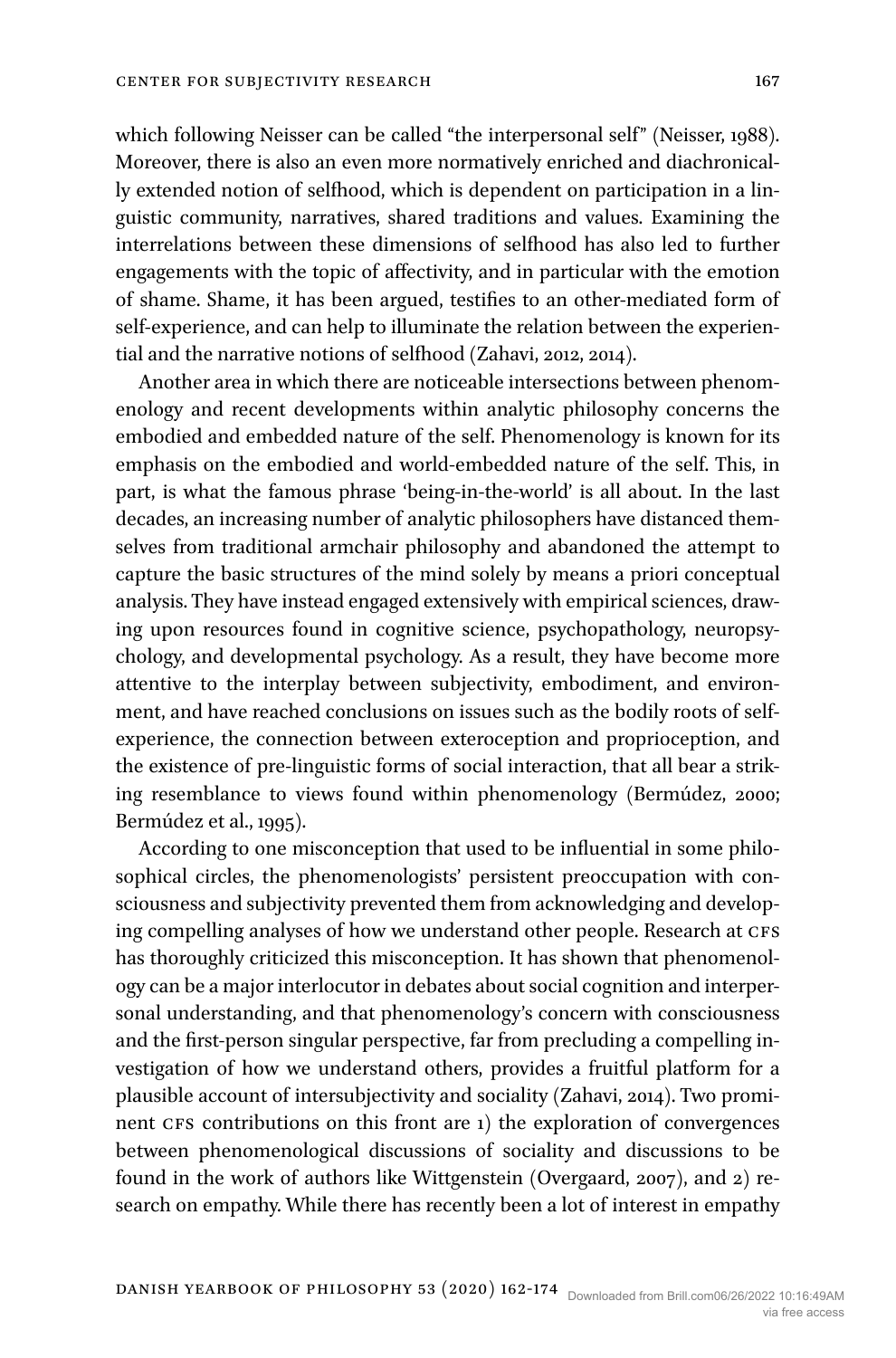in different disciplines, the concern with empathy is, in fact, not new. During the second decade of the 20<sup>th</sup> century, a number of phenomenologists including Husserl, Stein, and Scheler all engaged in intense discussions about how best to analyze and characterize the nature and structure of empathy. They developed nuanced and multi-layered analyses of empathy, and investigated the relation between empathy and related phenomena such as emotional contagion, sympathy, and emotional sharing. Although these thinkers did not agree on everything, there is still a sufficient amount of overlap between their respective theories to warrant the talk of a distinct phenomenological account of empathy. This account differs rather markedly from recent attempts to explain empathy in terms of mirroring, mimicry, imitation, emotional contagion, imaginative projection or inferential attribution (see [Zahavi, 2014](#page-12-6)), since the phenomenologists conceived of empathy as a distinct other-directed form of intentionality, one that allows the other's experiences to disclose themselves as other. One noteworthy feature of this proposal is that while remaining firmly committed to the first-personal character of consciousness, it also highlights and respects what is distinctive about the givenness of others.

The phenomenological investigation of empathy has in recent years been brought to bear on debates on collective intentionality. What is the status of the first-person plural, or we-perspective? Who are we, and what does it take for us to do and experience things together, rather than merely in parallel? Investigations of collective intentionality in analytic philosophy have often had a rather narrow focus on shared or collective intentions (for reviews, see [Schweikard & Schmid 2013](#page-12-7); [Tollefsen 2004](#page-12-8)), and have largely ignored the resources that classical phenomenology can offer for investigating the weperspective. In the last few years, CFS has directly engaged with these discussions. Researchers at CFS have articulated and brought resources from classical phenomenology into the contemporary debate ([Zahavi, 2015;](#page-12-9) [León & Zahavi,](#page-11-5)  [2016;](#page-11-5) [León, Szanto, & Zahavi, 2019](#page-11-6)), and one ongoing topic of exploration in this regard is the role of empathy and interpersonal understanding for the constitution of a we-perspective. A more specific proposal has been that the second-person singular perspective might be crucial for the first-person plural. The second-person perspective involves a reciprocal empathic relation between you and me, since a unique feature of relating to you as you is that you also have a second-person perspective on me, that is, you take me as your you. In short, to adopt the second-person perspective is to engage in a subject– subject relation where I am aware of the other and, at the same time, implicitly aware of myself as addressed by the other ([Zahavi, 2015, 2019\)](#page-12-9).

As already mentioned, various of the philosophical analyses developed at cfs were subsequently picked up by and had an impact on non-philosophical disciplines, including developmental psychology, anthropology, nursing and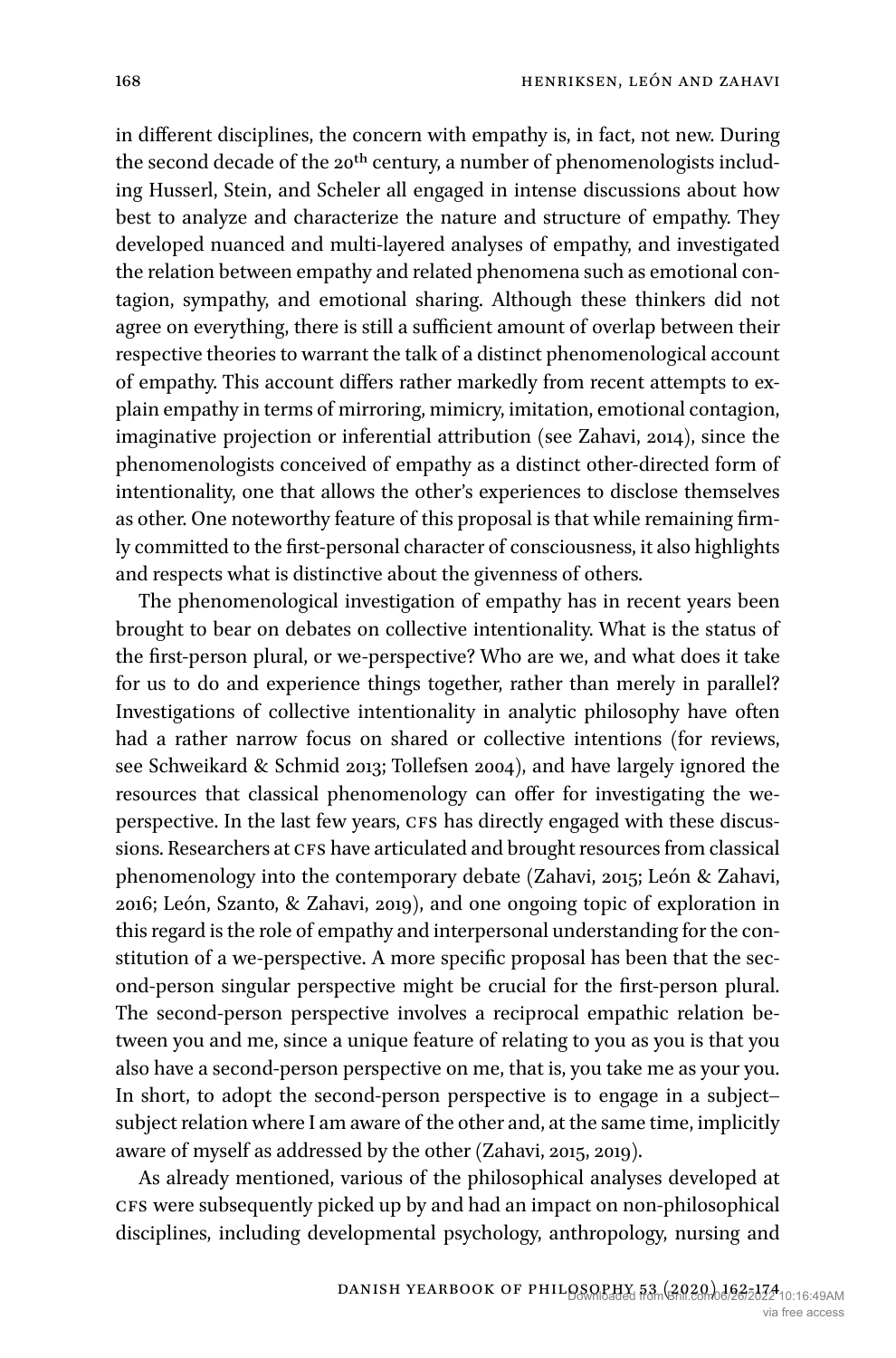cognitive science. But the influence didn't only go in one direction. Let us here only mention two examples. Jonathan Cole's work on neuropathology, especially his careful case study of Ian Waterman, who at the age of 19 lost all sense of touch and proprioception from the neck down, and whose bodyawareness consequently underwent a radical transformation, led Zahavi to qualify some of his earlier claims concerning the link between proprioception and object-perception. Work done by developmental psychologists such as Philippe Rochat and Vasudevi Reddy on interpersonal understanding and joint attention in early childhood likewise fed into some of Zahavi's analyses of both empathy and shame. The most significant exchange, however, took place in the domain of psychopathology, which we will discuss in the following section.

The brief survey presented in this section is intended to illustrate the pluralistic and problem-oriented orientation that characterizes the research carried out at the CFS, engaging with resources from phenomenology, analytic philosophy, and other disciplines. This orientation is a key component of the research ethos of the CFS.

### **3 Philosophy and Psychiatry**

One of the most fruitful areas of cross-faculty research at CFS has taken place at the interface between philosophy and psychiatry. Possibly the clearest sign of this interdisciplinary research effort is the five major international conferences on *Philosophical Issues in Psychiatry*, co-organized by Kenneth Kendler and Josef Parnas, which all took place in Copenhagen. The conferences attracted prolific researchers within various scientific fields, including developers of the *International Classification of Diseases*, *Diagnostic and Statistical Manual of Mental Disorders*, and the *Research Domain Criteria*. Drawing on their respective disciplines, they addressed fundamental issues in psychiatry such as psychopathology, nosology, and methodological and explanatory approaches to mental disorders, in a collaborative effort to advance psychiatry as a medical science and clinical profession. The conference's keynote presentations, commentaries, and replies were subsequently published by renowned University Presses ([Kendler & Parnas 2008, 2012, 2015](#page-10-6); 2017; [Kendler et al., 2020\)](#page-11-7).

Philosophical and especially phenomenological resources have consistently been applied to critically revise and clarify basic concepts of psychopathology such as psychosis [\(Parnas 2015](#page-11-8)), delusion [\(Parnas 2004](#page-11-9)), hallucination [\(Henriksen et al. 2015](#page-10-7)), first-rank symptoms ([Nordgaard et al. 2008\)](#page-11-10), borderline [\(Zandersen et al. 2019](#page-12-10)), and poor insight into illness and double bookkeeping [\(Henriksen & Parnas 2014](#page-10-8)). In 2003, Louis Sass and Josef Parnas proposed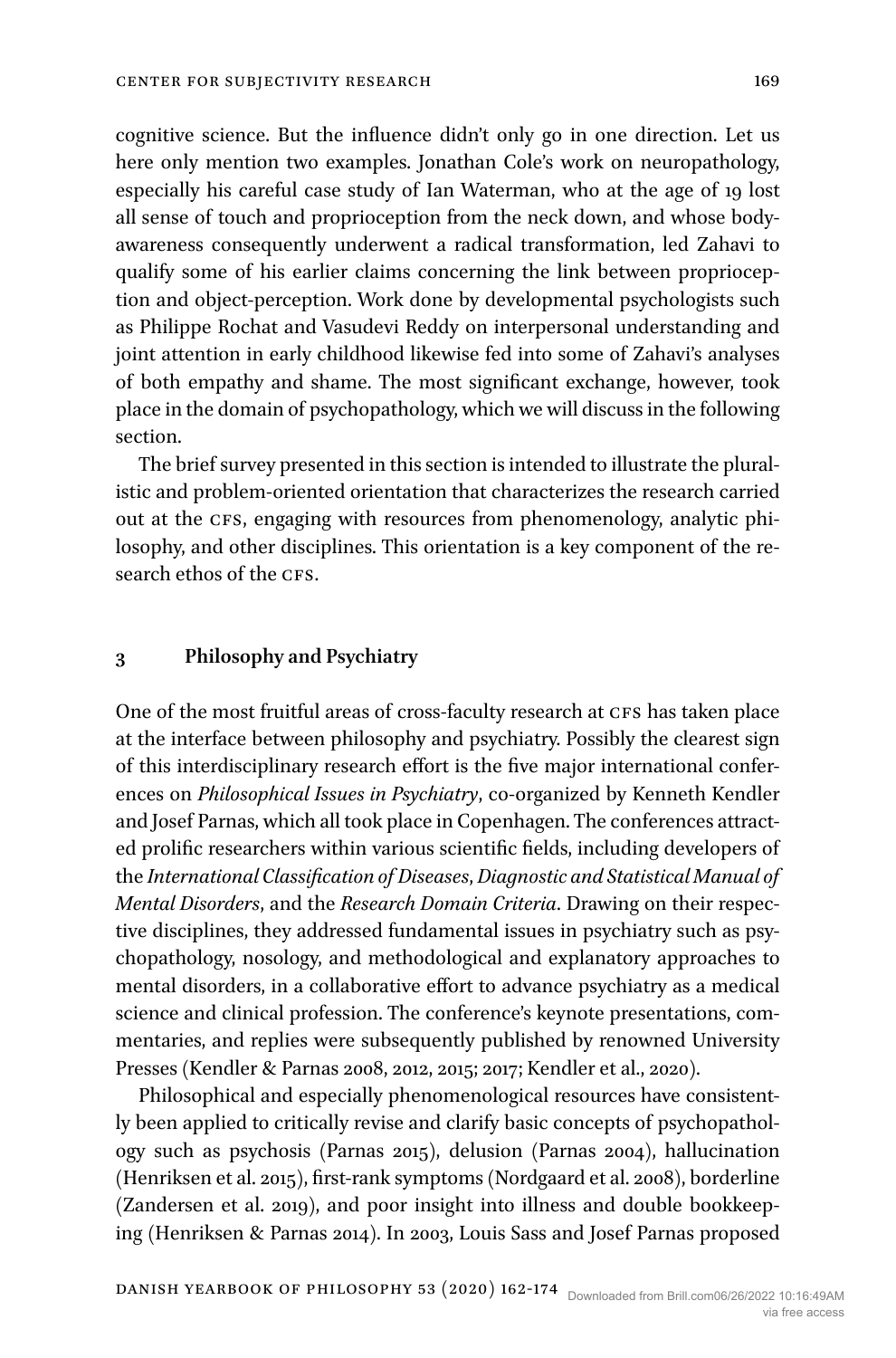the now famous ipseity disturbance model of schizophrenia, arguing that apparently heterogenous symptoms and signs of schizophrenia such as positive symptoms, negative symptoms, and disorganized symptoms may have a common basis in a frail sense of self ([Sass & Parnas 2003](#page-12-11)). Compared to much contemporary research in philosophy of psychiatry, a distinctive feature of the research of CFS in this area is that it is clinically grounded. This is also the case for the theoretical and empirical work on anomalous self-experiences (i.e. selfdisorders) in schizophrenia spectrum disorders, which has been carried out at the Mental Health Center Hvidovre/Glostrup by Josef Parnas and his colleagues.

One of the most important contributions in this research area was the publication of *ease: Examination of Anomalous Self-Experience* [\(Parnas et al.](#page-12-12)  [2005](#page-12-12)). The ease scale offers a systematic, qualitative and quantitative, semistructured exploration of anomalous self-experiences, which, at least to some extent, are considered to reflect a disturbed experiential or minimal self ([Hen](#page-10-9)[riksen et al. 2019\)](#page-10-9). The impetus that eventually led to the construction of the ease scale arose from daily clinical work in a unit for young, first-admission patients suspected to suffer from schizophrenia or schizotypal disorder. In the years around the turn of the millennium, Josef Parnas and Lennart Jansson interviewed approximately 100 patients, exploring anomalous (non-psychotic) experiences of schizophrenia spectrum disorders. The interviews were phenomenologically oriented, open-ended, and sought to stimulate spontaneous self-reports about the patients' experiential life. Parnas and Jansson found that many of the patients, in quite similar ways, described a lack of identity and feelings of self-transformation. In addition to these initial clinical interviews, the ease scale was inspired by classical descriptions of subtle psychopathological phenomena. Some prominent sources of these descriptions came from the German and French tradition (e.g., found in the works of Janet, Bleuler, Gruhle, Berze, Minkowski, and Blankenburg), the work on 'basic symptoms' by Huber, Gross, Klosterkötter, Schultze-Lutter, and their colleagues (e.g., [Gross](#page-10-10)  [et al. 1987](#page-10-10)), and inputs from philosophy, including Zahavi's early work on selfexperience [\(Zahavi 1999](#page-12-13), [Parnas & Zahavi 2002](#page-12-14)). The ease scale was created in a collaboration between senior interdisciplinary scholars from Norway, Germany and Denmark and has today been translated into more than 10 languages (see [www.easenet.dk](http://www.easenet.dk) for details).

The EASE scale comprises 57 main items, aggregated into five domains: 1) Cognition and Stream of Consciousness; 2) Self-Awareness and Presence; 3) Bodily Experiences; 4) Demarcation/Transitivism; 5) Existential Reorientation/ Solipsism. Psychometric testing of the ease scale has shown excellent internal consistency (Chronbach's alpha coefficient α>0.90 [\[Nordgaard & Parnas 2014](#page-11-11)]),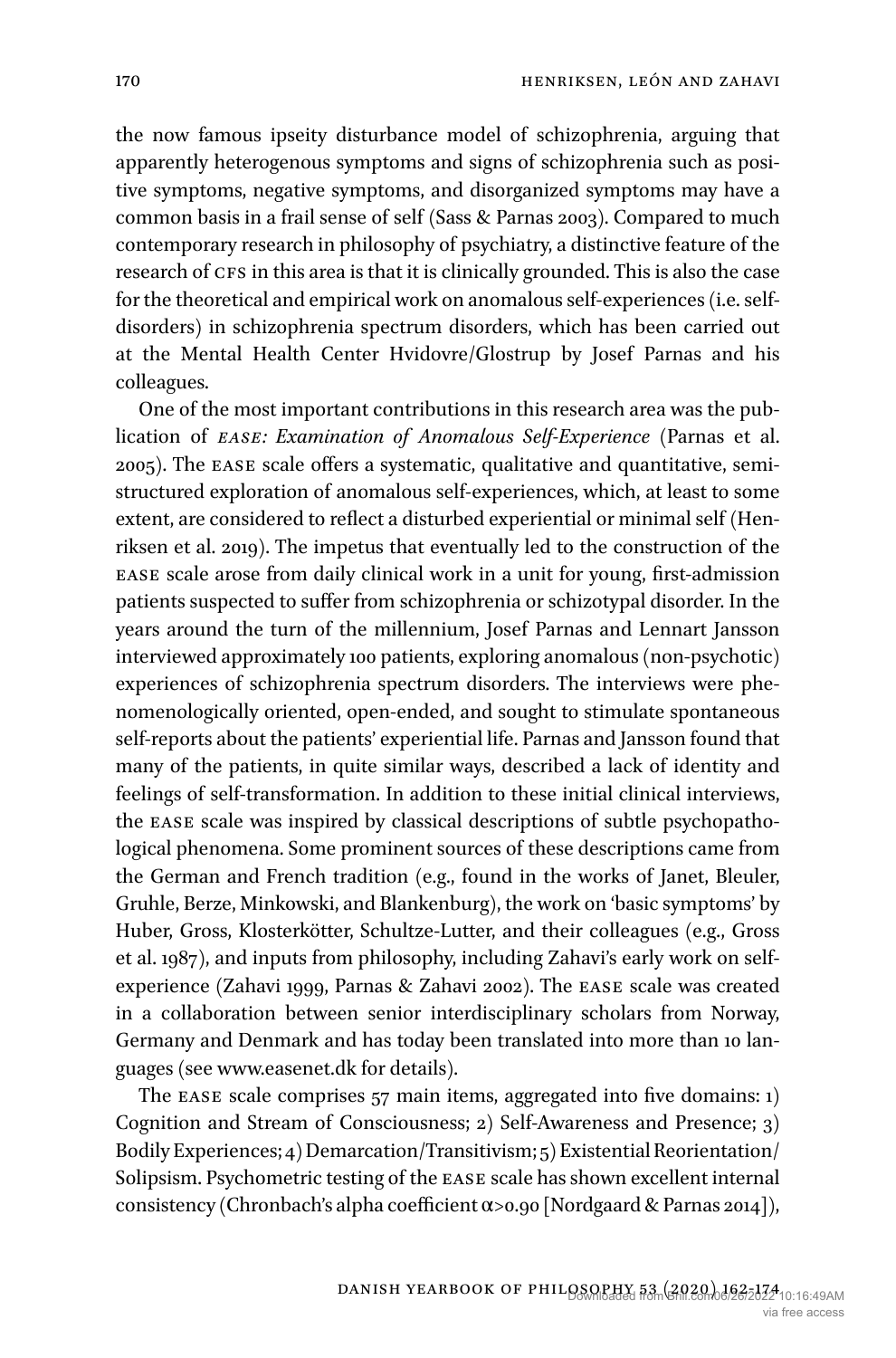a mono-factorial structure (ibid.), and good-to-excellent inter-rater reliability among trained and experienced psychiatrists (Cohen's kappa values of  $\geq 0.65$ ) [e.g., [Møller et al. 2011](#page-11-12)]). Yet, reliable scoring of ease items requires extensive psychopathological knowledge, clinical experience, and training in the phenomenological use of the ease scale.

The publication of the ease scale spurred an interest in schizophrenia spectrum disorders but also in phenomenological psychopathology more generally. Empirical ease studies have been launched worldwide and, in the following, a few of the central results are summarized: i) self-disorders hyper-aggregate in schizophrenia spectrum disorders but not in other mental disorders; ii) the levels of self-disorders are similar among patients with schizophrenia and patients with the schizotypal disorder, indicating that self-disorders are a vulnerability phenotype for the entire schizophrenia spectrum; iii) prospective studies have found that high baseline scores of self-disorders predict later transition to a schizophrenia spectrum diagnosis; and iv) self-disorders have been found to be temporarily stable over 5 years [\(Parnas & Henriksen 2014](#page-11-13); [Nordgaard](#page-11-14)  [et al. 2017](#page-11-14)). Since self-disorders are typically present years prior to illness onset and also tend to persist after remission from frank psychotic episodes, selfdisorders are obvious candidates for early detection and intervention programmes in psychiatry, as well for etiological and pathogenetic research in schizophrenia spectrum disorders.

A clear sign of the broad impact of this research is the inclusion of 'disturbances of self-experience' as a defining feature of schizophrenia in the new  $11<sup>th</sup>$ edition of the *International Classification of Diseases*. There have also been recent attempts to translate insights from research on self-disorders and phenomenological psychopathology into psychotherapeutic practice [\(Škodlar &](#page-12-15)  [Henriksen 2019\)](#page-12-15).

#### **4 Conclusion**

Our aim in this contribution has been to cover some of the most important areas of research in which CFS has had a national and international impact. By way of conclusion, let us go back to the role of phenomenology in the research conducted at the CFS. As mentioned earlier, phenomenology has been a guiding force in the research agenda since the beginning. Research at CFS has demonstrated the vitality of the phenomenological tradition, and it has shown how phenomenology can both contribute to and learn from a variety of contemporary theoretical and scientific debates. Given that the synergy between phenomenology, other philosophical traditions, and empirical research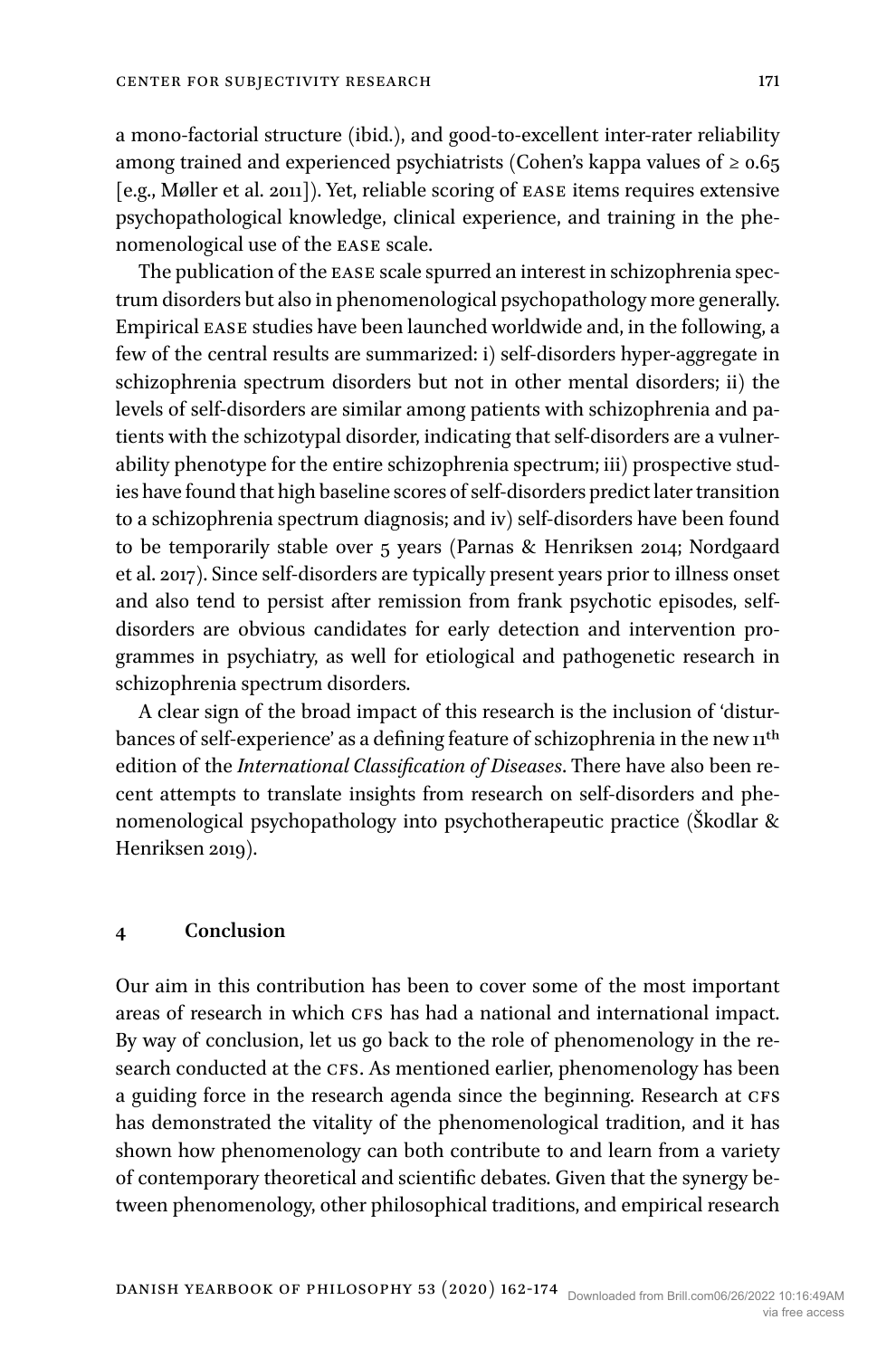has proven so fruitful in the nearly two decades of CFS research, it can be expected that such synergy will continue to deliver resources of high interest for research into human subjectivity.

### **References**

- <span id="page-10-0"></span>Bayne, T., Cleeremans, A., Wilken, P. (Eds.) (2009). *The Oxford Companion to Consciousness*. Oxford: Oxford University Press.
- <span id="page-10-4"></span>Bermúdez, J. L. (2000). *The paradox of self-consciousness* (1. mit Press paperback ed). Cambridge, Mass.: MIT Press.
- <span id="page-10-5"></span>Bermúdez, J. L., Marcel, A. J., Eilan, N. (Eds.). (1995). *The body and the self*. Cambridge, Mass: MIT Press.
- <span id="page-10-3"></span>Gallagher, S., Zahavi, D. (2012). *The phenomenological mind: An Introduction to philosophy of mind and cognitive science*. New York: Routledge.
- <span id="page-10-1"></span>Grøn, A. (2002). "Ethics of vision". In I. U. Dalferth (Ed.), *Ethik der Liebe. Studien zu Kierkegaards "Taten der Liebe"*. Tübingen: Mohr Siebeck, pp. 111–122.
- Grøn, A. (2004). "Self and Identity". In D. Zahavi, T. Grünbaum, J. Parnas (Eds.), *The structure and development of self-consciousness*. Philadelphia: John Benjamins, pp. 123–156.
- Grøn, A. (2013). "Time and History". In N. Adams, G. Pattison (Eds.), *The Oxford Handbook of Kierkegaard*. Oxford: Oxford University Press, pp. 273–291.
- <span id="page-10-10"></span>Gross, G., Huber, G., Klosterkötter, J., Linz, M. (1987). *Bonner Skala Für die Beurteilung von Basissymptomen*. Berlin/Heidelberg: Springer.
- <span id="page-10-2"></span>Hansen, B. M. S, Karlsen, M. P., Rosfort, R. (2019). *Filosofiske essays af Arne Grøn. Eksistentiel Hermeneutik bind 1*. Frederiksberg: Eksistensen Akademisk.
- <span id="page-10-8"></span>Henriksen, M. G., Parnas, J. (2014). Self-disorders and schizophrenia: A phenomenological reappraisal of poor insight and noncompliance. *Schizophrenia Bulletin* 40: 542–547.
- <span id="page-10-7"></span>Henriksen, M. G., Raballo, A., Parnas, J. (2015). The pathogenesis of auditory verbal hallucinations in schizophrenia: a clinical-phenomenological account. *Philosophy, Psychiatry*, *& Psychology* 22 (3): 165–181.
- <span id="page-10-9"></span>Henriksen, M. G., Parnas, J., Zahavi, D. (2019): Thought insertion and disturbed forme-ness (minimal selfhood) in schizophrenia. *Consciousness and Cognition* 74, 102770,<https://doi.org/10.1016/j.concog.2019.102770>.
- <span id="page-10-6"></span>Kendler, K. S., Parnas, J. (Eds.) (2008). *Philosophical issues in psychiatry: Explanation, phenomenology and nosology*. Baltimore: John Hopkins University Press.
- Kendler, K. S., Parnas, J. (Eds.) (2012). *Philosophical issues in psychiatry ii* : Nosology. Oxford, UK: Oxford University Press.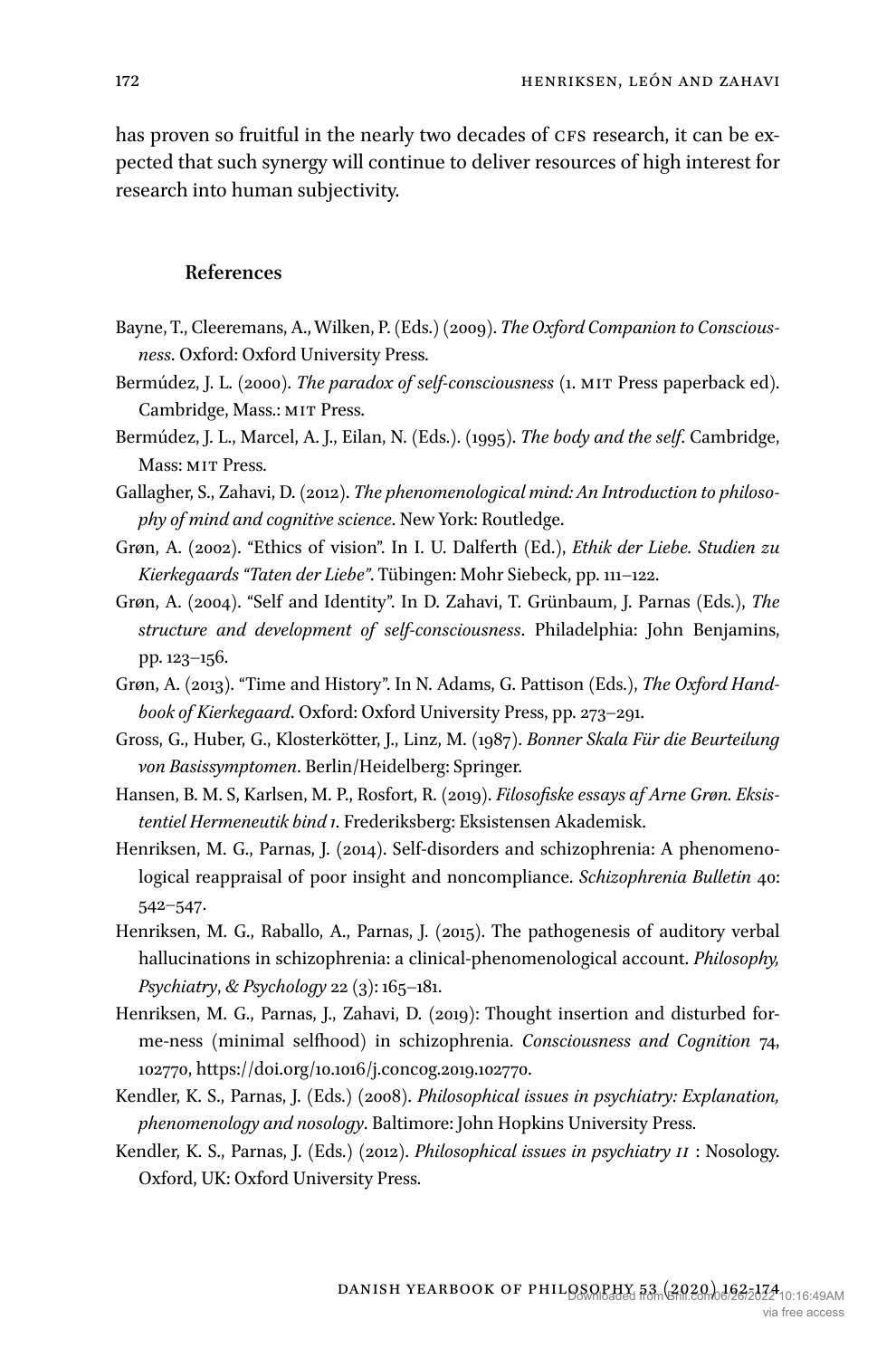- Kendler, K. S., Parnas, J. (Eds.) (2015). *Philosophical issues in psychiatry iii: The nature and sources of historical change*. Oxford, UK: Oxford University Press.
- Kendler, K. S., Parnas, J. (Eds.) (2017). *Philosophical issues in psychiatry iv: Classification of psychiatric illness*. Oxford, UK: Oxford University Press.
- <span id="page-11-7"></span>Kendler, K. S., Parnas, J., Zacher, P. (Eds.) (2020). *Levels of analysis in psychopathology*. Cambridge, NY: Cambridge University Press.
- <span id="page-11-6"></span>León, F., Szanto, T., Zahavi, D. (2019). Emotional sharing and the extended mind. *Synthese*, *196*, 4847–4867.
- <span id="page-11-5"></span>León, F., Zahavi, D. (2016). Phenomenology of Experiential Sharing: The Contribution of Schutz and Walther. In A. Salice & H. B. Schmid (Eds.), *The phenomenological approach to social reality*. Cham: Springer, pp. 219–234.
- <span id="page-11-0"></span>Michaelsen, C. B., Henriksen, M. G., Rosfort, R. (Eds.) (2019). *Selvforståelse og selvfremmedgørelse. Eksistentiel hermeneutik bind 2*. Frederiksberg: Eksistensen Akademisk.
- <span id="page-11-3"></span>Miguens, S., Preyer, G., & Bravo Morando, C. (Eds.). (2016). *Pre-reflective consciousness: Sartre and contemporary philosophy of mind*. New York: Routledge.
- <span id="page-11-12"></span>Møller P., Haug E., Raballo A., Parnas J., Melle I. (2011). Examination of anomalous selfexperience in first-episode psychosis: Interrater reliability. *Psychopathology* 44: 386–390.
- <span id="page-11-1"></span>Nagel, T. (1974). What is it like to be a bat? *The Philosophical Review*, *83*(4), 435. [https://](https://doi.org/10.2307/2183914) [doi.org/10.2307/2183914](https://doi.org/10.2307/2183914).
- <span id="page-11-4"></span>Neisser, U. (1988). Five kinds of self-knowledge. *Philosophical Psychology*, *1*(1), 35–59.
- <span id="page-11-10"></span>Nordgaard, J., Arnfred, S. M., Handest, P., Parnas, J. (2008). The diagnostic status of firstrank symptoms. *Schizophrenia Bulletin* 34(1): 137–154.
- <span id="page-11-14"></span>Nordgaard J., Nilsson L. S., Saebye D., Parnas J. (2017). Self-disorders in schizophreniaspectrum disorders: A 5 years follow-up study. *European Archives of Psychiatry and Clinical Neuroscience* 268(7): 713–718.
- <span id="page-11-11"></span>Nordgaard J., Parnas, J. (2014). Self-disorders and schizophrenia-spectrum: A study of 100 first hospital admissions. *Schizophrenia Bulletin* 40: 1300–1307.
- <span id="page-11-2"></span>Overgaard, S. (2007). *Wittgenstein and other minds: Rethinking subjectivity and intersubjectivity with Wittgenstein, Levinas, and Husserl*. London: Routledge.
- <span id="page-11-9"></span>Parnas, J. (2004). Belief and pathology of self-awareness: A phenomenological contribution to the classification of delusions. *Journal of Consciousness Studies* 11: 148–161.
- <span id="page-11-8"></span>Parnas, J., (2015). "Philosophical and phenomenological perspectives on psychosis". In Waters, F., Stephane, M. (Eds.). *The assessment of psychosis: A reference book and rating scales for research and practice*. Routledge, New York, pp. 17–43.
- <span id="page-11-13"></span>Parnas J., Henriksen M. G. (2014). Disordered self in the schizophrenia spectrum: A clinical and research perspective. *Harvard Review of Psychiatry* 22(5): 251–265.